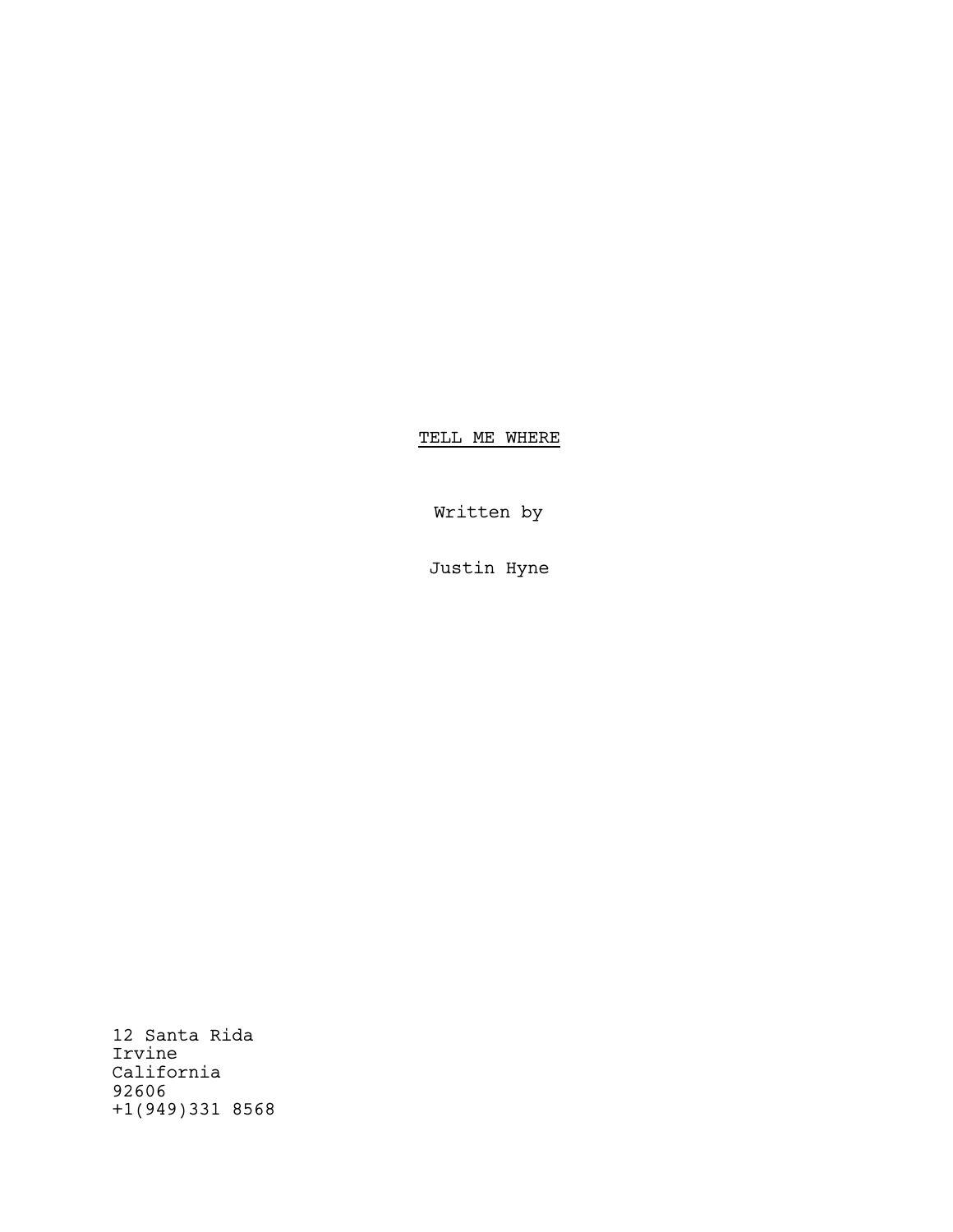# 1 INT. AMY'S BEDROOM - NIGHT 1

We open to a medium sized child's bedroom. The room looks clean and tidy, with several personal items placed neatly around the room.

An acrylic canvas painting hangs on the wall above the bed, depicting pink flamingos.

A bedside table is home to a sippy cup of water and a unicorn coin bank.

Several other unicorn ornaments are visible in the room, alongside a named fabric ring, named picture board and various soft toys.

A pretty young woman with a warm welcoming face is tucking her daughter AMY (3) into bed. This is GINA (20s) and she is dressed casual in dark blue jeans and a medium brown jumper. \* Her daughter Amy is in her pajamas and looking sleepy. Amy is clutching a TOY DOLL.

> GINA I love you very much.

Amy nods.

AMY I love you too mummy.

Gina smiles with love in her eyes.

**GTNA** Remember, you can have anything you want in life.

She motions towards the toy doll and strokes its hair, which Amy giggles at

> GINA (CONT'D) But people won't just give it to you. Ok. You have to take it for yourself. Understand?

> > AMY

Understand.

Amy grabs the toy doll, yawns and rolls over to try and sleep.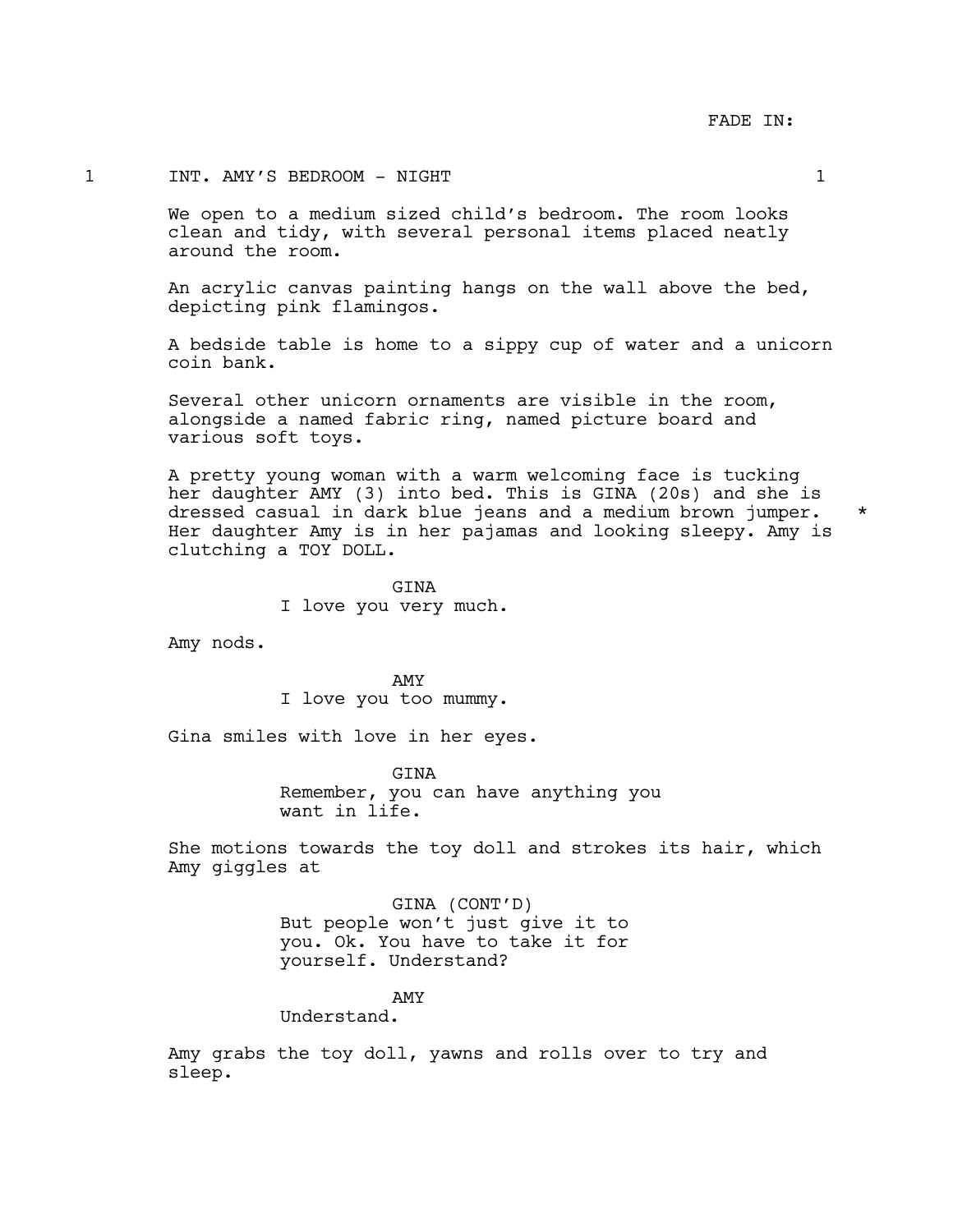Gina smiles as she gives her a kiss on the forehead then moves to the doorway. She takes one last look back.  $*$ 

#### **GTNA**

Sweet dreams  $\star$ 

She flicks out the light.  $\star$ 

2 EXT. FRONT GARDEN - NIGHT 2

Gina exits from the house, leaving the front door ajar, she  $*$ is putting out the garbage for the night.

There is a sense of someone, or something lurking in the background, although we can't make out anything specifically.

Gina is unaware of anyone's presence and dumps a heavy  $*$ rubbish bag into the bin, then moves on autopilot back into \* the house, not really looking where she's going. She shuts the front door behind her, which was clearly opened much further than where she left it.

3 INT. LIVING ROOM - NIGHT 3

Gina is collapsed onto the couch, staring wide-eyed up to the ceiling. There is something going on in her thoughts but we don't see what it is.  $\star$ 

A LARGE ROUND CLOCK on the wall shows 8.15pm.

Gina's eyes fall shut.

4 INT. LIVING ROOM - NIGHT 4

It is later that night. We see the clock on the wall now says 9.35pm.

Gina yawns and stretches a little before heading up to Amy's bedroom

5 INT. AMY'S BEDROOM - NIGHT 5

Gina creeps into the dark room to check on her daughter, but she is not there. The only thing on the bed is the toy doll Amy was clutching earlier.

At that moment she notices a man (STRANGER)(30s) standing behind the door. She barely has time to react before he hits her with an unseen weapon, knocking her out cold.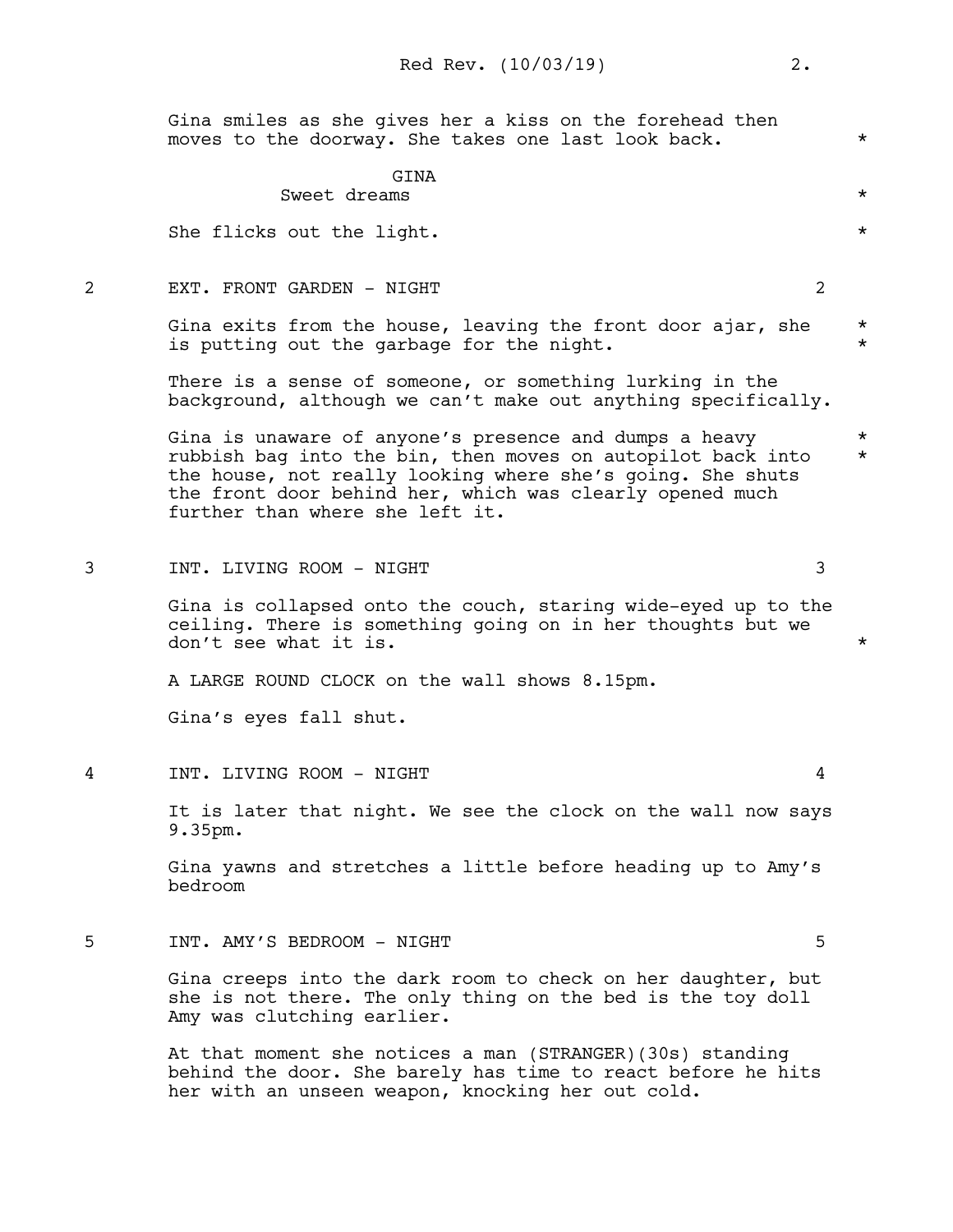| 6 | INT. GARAGE - NIGHT                                                                                                                                                                                                                                    | 6                    |
|---|--------------------------------------------------------------------------------------------------------------------------------------------------------------------------------------------------------------------------------------------------------|----------------------|
|   | The room is in total darkness. We can hear the sound of<br>someone whimpering and wriggling.                                                                                                                                                           | $^\star$<br>$^\star$ |
|   | Suddenly the light comes on and we see that Gina is sitting<br>on a chair, gagged.                                                                                                                                                                     | $^\star$             |
|   | Each of her ankles are tied to a chair leg.                                                                                                                                                                                                            | $^\star$             |
|   | There is a heavy rope round her mid-rift, holding her tight<br>to the chair.                                                                                                                                                                           | $\star$<br>$^\star$  |
|   | Her hands are fixed behind her back, tied at the wrists. She<br>pulls at the ropes but there is no escaping these tight<br>knots.                                                                                                                      |                      |
|   | Her previous attempts at escape in the dark stop suddenly for<br>fear that someone might see.                                                                                                                                                          | $\star$<br>$\star$   |
|   | She looks at her surroundings with panicked eyes, not knowing<br>what to do.                                                                                                                                                                           | $^\star$             |
|   | She keeps her head very still and lets her eyes do the<br>searching.                                                                                                                                                                                   | $^\star$<br>$^\star$ |
|   | She is in a garage with no obvious windows.                                                                                                                                                                                                            |                      |
|   | There is a girls scooter leaning against one of the walls, it<br>has a unicorn head.                                                                                                                                                                   | $\star$              |
|   | This appears to be the garage where she lives.                                                                                                                                                                                                         |                      |
|   | Moments later the stranger enters. He is wearing dark jeans<br>and a dark shirt with the sleeves rolled up. He looks strong<br>and imposing. He moves around with a deliberate calmness, but<br>there is an air of anger beneath his outward demeanor. | $^\star$<br>$^\star$ |
|   | He approaches her, removes the gag and pulls up a chair<br>opposite.                                                                                                                                                                                   | $^\star$             |
|   | Gina's eyes follow him around the room, keeping her head as<br>still as possible.                                                                                                                                                                      | $^\star$<br>$^\star$ |
|   | He holds her eyes for a while before breaking the silence<br>with a calm but assertive tone.                                                                                                                                                           |                      |
|   | <b>STRANGER</b><br>Tell me where.                                                                                                                                                                                                                      |                      |
|   | Gina waits for him to give her more information, but nothing<br>comes. She doesn't know what to respond, so she responds with<br>nothing.                                                                                                              |                      |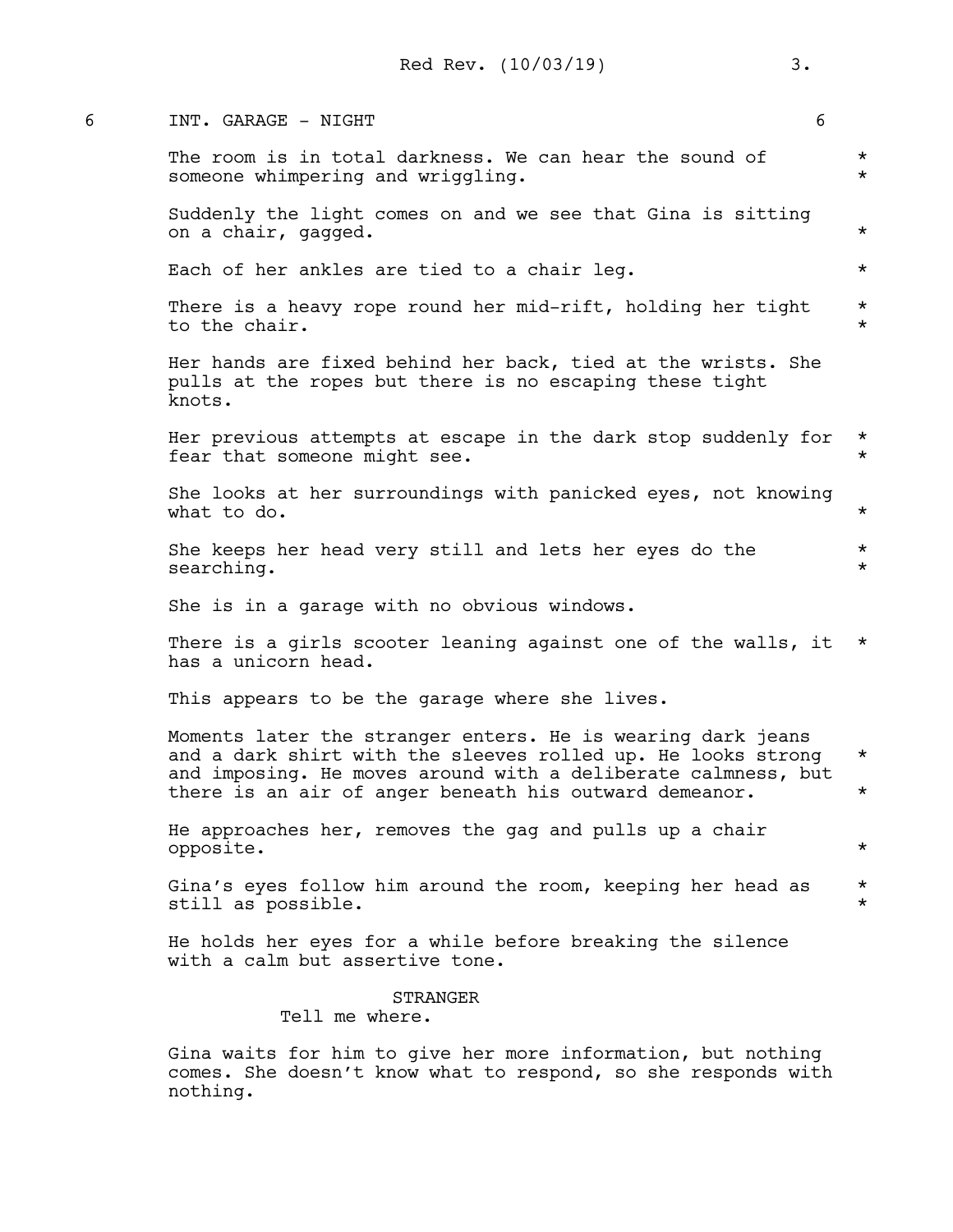The stranger produces a KITCHEN KNIFE from behind his back  $*$ <br>and makes a point of Gina seeing him slowly put it on the  $*$ and makes a point of Gina seeing him slowly put it on the \* floor beside him. \* Gina's eyes follow the weapon onto the floor, then flick back \* to the stranger. She is keeping her head as still as  $*$  possible. possible. \* The stranger repeats his question, hanging on her every  $*$ movement, like a tiger waiting to pounce.  $*$ STRANGER (CONT'D) Tell me where. Again, Gina has no idea what he means. GINA Where, what? She is beginning to cry again.  $\star$ 

> GINA (CONT'D) Where's my daughter? Please don't. \* \* Please don't hurt her.

The stranger gets angered at her response and jumps up, moving towards her with purpose.  $\star$ 

Gina's eyes widen in fright.

GINA (CONT'D) No. No. No. Wait...

He makes one large slash across both her thighs, cutting through her jeans.

Gina screams out in pain, rocking the chair.

The stranger returns to his chair in frustration.

His hand begins to shake as he puts the kitchen knife down on the floor.

He takes a moment to calm himself before continuing.

STRANGER

Tell me where.

Gina still has no idea what he means, as we see blood begin to come through her jeans.

She can barely speak through the tears.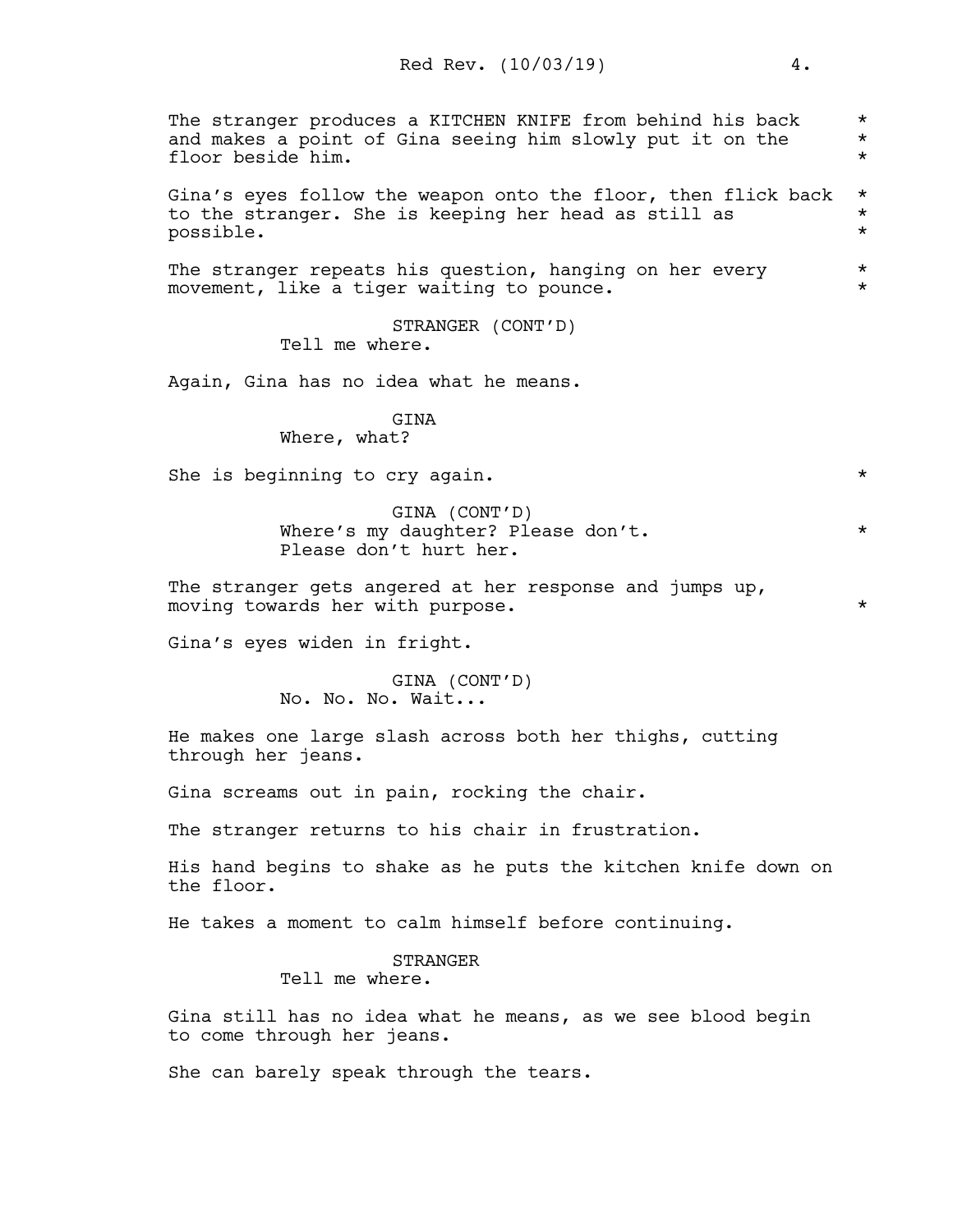**GTNA** 

I don't know where. I don't know what you're talking about.

STRANGER

Yes. You. Do.

The stranger emphasizes each word slowly to convey his message to her.

He pauses for a second, then shouts quickly at her.

STRANGER (CONT'D) TELL ME WHERE!

Gina's eyes are flooding with tears from a mixture of pain and emotional torture.

> GINA I don't know where, ok. You took \* her. Why don't you tell ME where.  $*$

Her words come out quite assertive, which only infuriates the stranger even more.

He jumps up from his seat and motors towards her.  $*$ 

The stranger grabs at her throat with both hands, pressing his thumbs into her larynx, causing Gina to gasp for air.

He looks up to the heavens, scrunching his eyes closed.

He clearly doesn't want to see what he is doing.

Just as his choking seems like it will put her unconscious, he releases his grip and once again returns to his seat.

His whole body is shaking and his breathing has increased, almost to the point of hyperventilating.

He doesn't wait for her to calm down and begins again,  $*$ shaking his head as if he knows what her answer will be.

> STRANGER Tell me where.

Gina doesn't respond this time, she can barely breathe, let  $*$ alone talk.

The stranger waits a moment longer, before accepting she is not going to answer him.

He moves towards her and pulls her slumped body up hard onto \* the chair.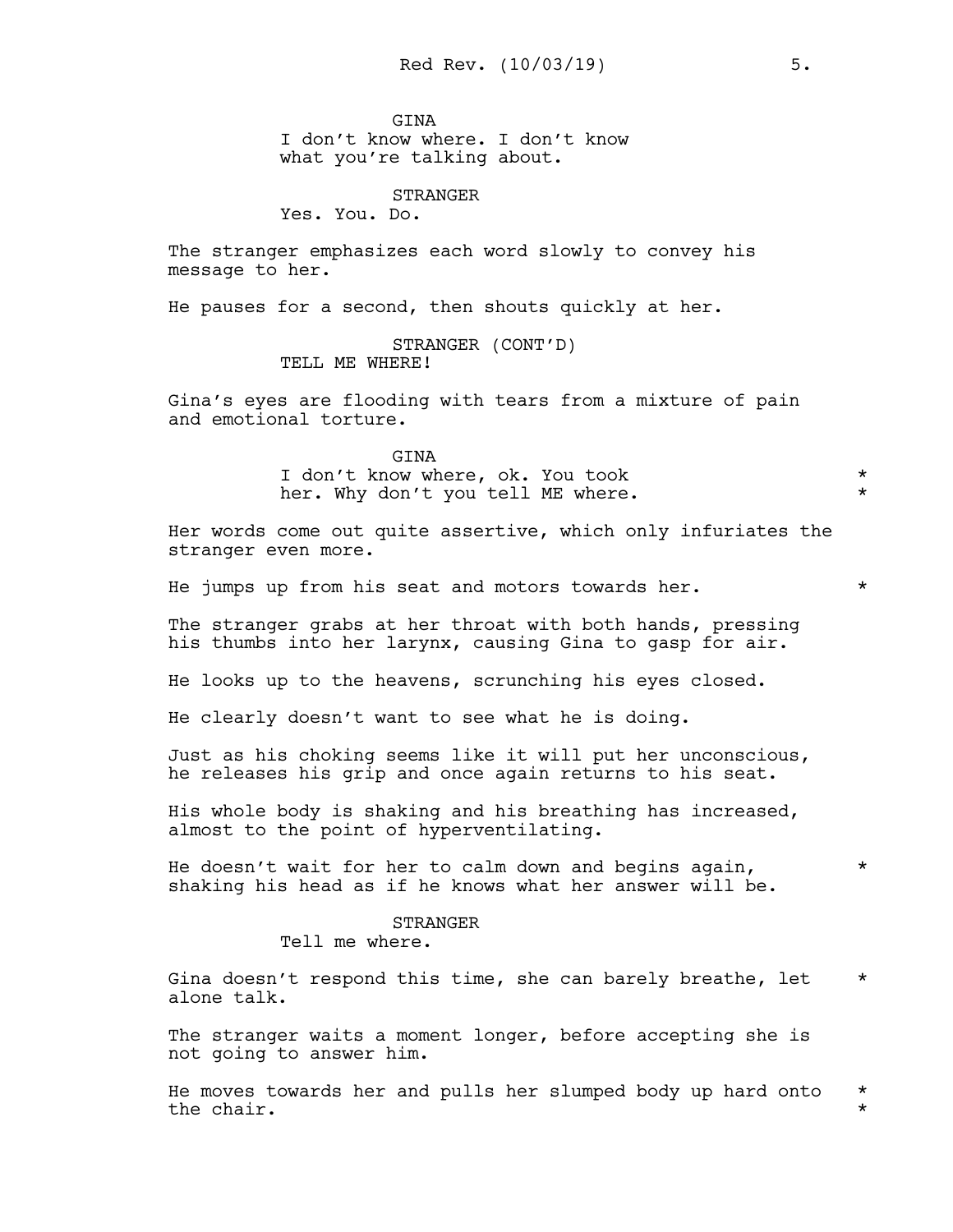|   | He holds the knife near hear head, implying he is going to<br>use it. Then decides against it and replaces her gag.                       | $^\star$<br>$^\star$             |
|---|-------------------------------------------------------------------------------------------------------------------------------------------|----------------------------------|
|   | He heads out the room, flicking off the light as he goes.                                                                                 | $^\star$                         |
|   | Once again the room is plunged into darkness. All we can hear<br>is Gina's muffled cries.                                                 |                                  |
| 7 | $\overline{7}$<br>INT. GARAGE - NIGHT                                                                                                     | $^\star$                         |
|   | It looks like Gina has been sitting there all night and day<br>as the stranger enters.                                                    | $^\star$                         |
|   | The stranger is also wearing the same clothes as before,<br>which are covered in some of Gina's blood.                                    |                                  |
|   | This time he approaches her from behind and puts his hands<br>onto her shoulders, pushing hard down into the chair.                       | $^\star$<br>$^\star$             |
|   | He brings his head up close and slightly behind hers,<br>whispering into her ear.                                                         | $^\star$<br>$^\star$             |
|   | For the first time he says something different.                                                                                           |                                  |
|   | STRANGER<br>How many children do you have?                                                                                                |                                  |
|   | Gina looks up and back towards him. There is fear in her<br>eyes, wondering what he means and what he might have done to<br>her daughter. | $^\star$<br>$^\star$<br>$^\star$ |
|   | <b>GINA</b><br>One. My Daughter. Please tell me<br>where                                                                                  |                                  |
|   | She pauses, realizing that she's now asking him the question<br>he was asking her and feels it may anger him.                             |                                  |
|   | GINA (CONT'D)<br>I mean. I don't know where, ok.<br>Where what?                                                                           | $^\star$                         |
|   | The stranger seems unmoved. He walks around her and sits down<br>on the chair opposite. He addresses her again.                           | $^\star$<br>$^\star$             |
|   | <b>STRANGER</b><br>I didn't ask you about that. I<br>asked you how many children do you<br>have.                                          | $^\star$                         |
|   | Gina looks confused.                                                                                                                      |                                  |
|   |                                                                                                                                           |                                  |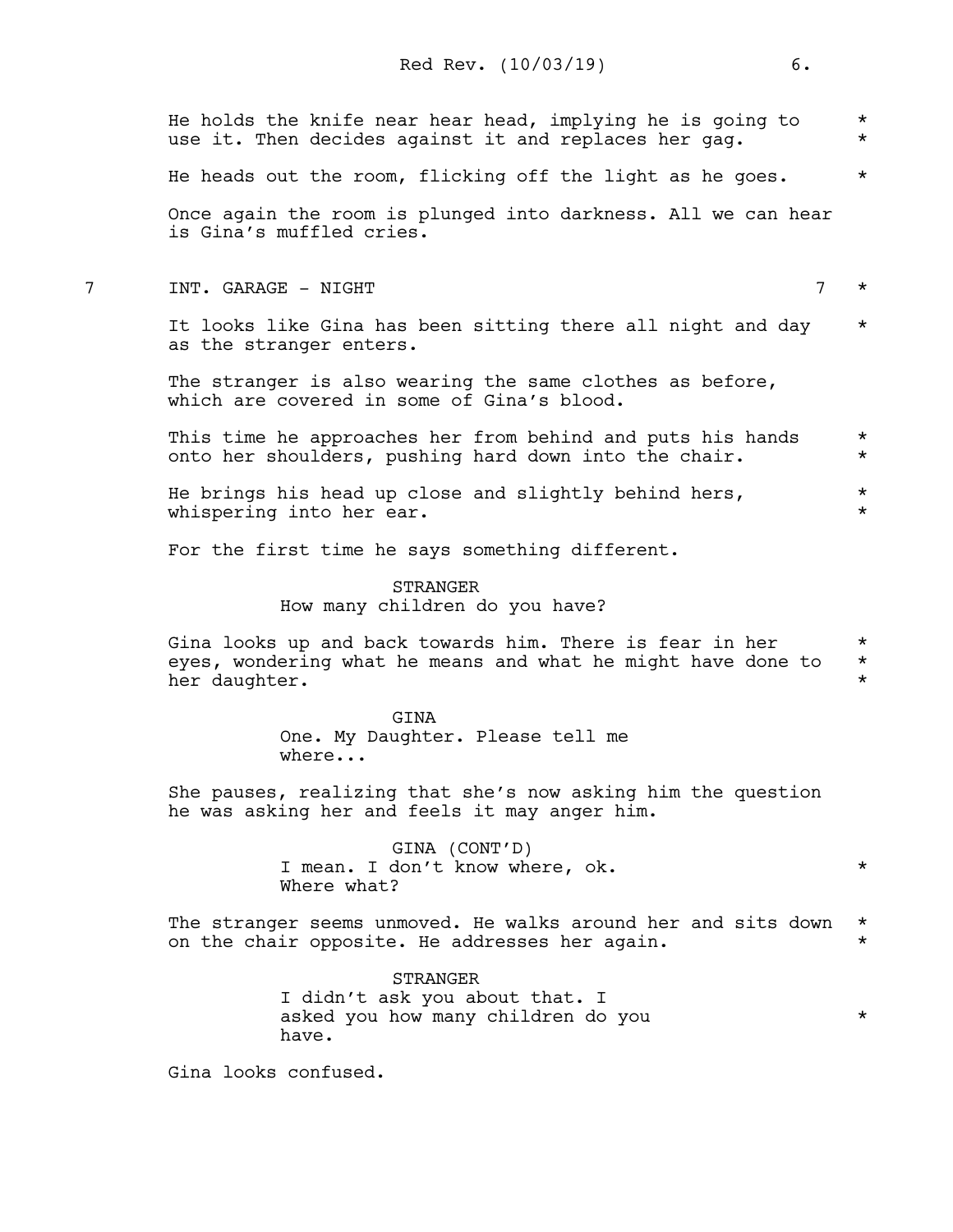**GTNA** I have one. My daughter, Amy, ok. \* \* Please. Please don't hurt her.

The stranger seems to be angered by the mention of Amy's name and he shakes his head and closes his eyes in frustration.

> STRANGER Amy? No no. You have no daughter.  $*$

Her answers seem to be angering him more and more, but he is desperately trying to contain his rage. He looks down at the ground before returning his gaze to hers.

> STRANGER (CONT'D) How many children do you have?

Gina looks upset and continues begging.

GINA She's just a child, ok. I'll tell \* you whatever you want. I have money.

The stranger is taking purposefully long breaths to contain his rage.

> ${\tt STRANGER} \hspace{2.5cm} {\color{red} \star}$ How many children do you have?

Gina knows no other answer, save the one she has already given him.

GINA

One. My daughter.

The stranger is now looking psychotic and jumps up off his seat.

He moves quickly towards her and puts his face directly in front of hers. She can feel his breath as he speaks.

He shouts the words quickly, trying to get a rise out of her.

STRANGER I told you. You have no daughter. How many children do you have?

Gina is scared now that he is so close, but isn't going to let him play mind games with her.

> GINA I have one child. My daughter. One. One!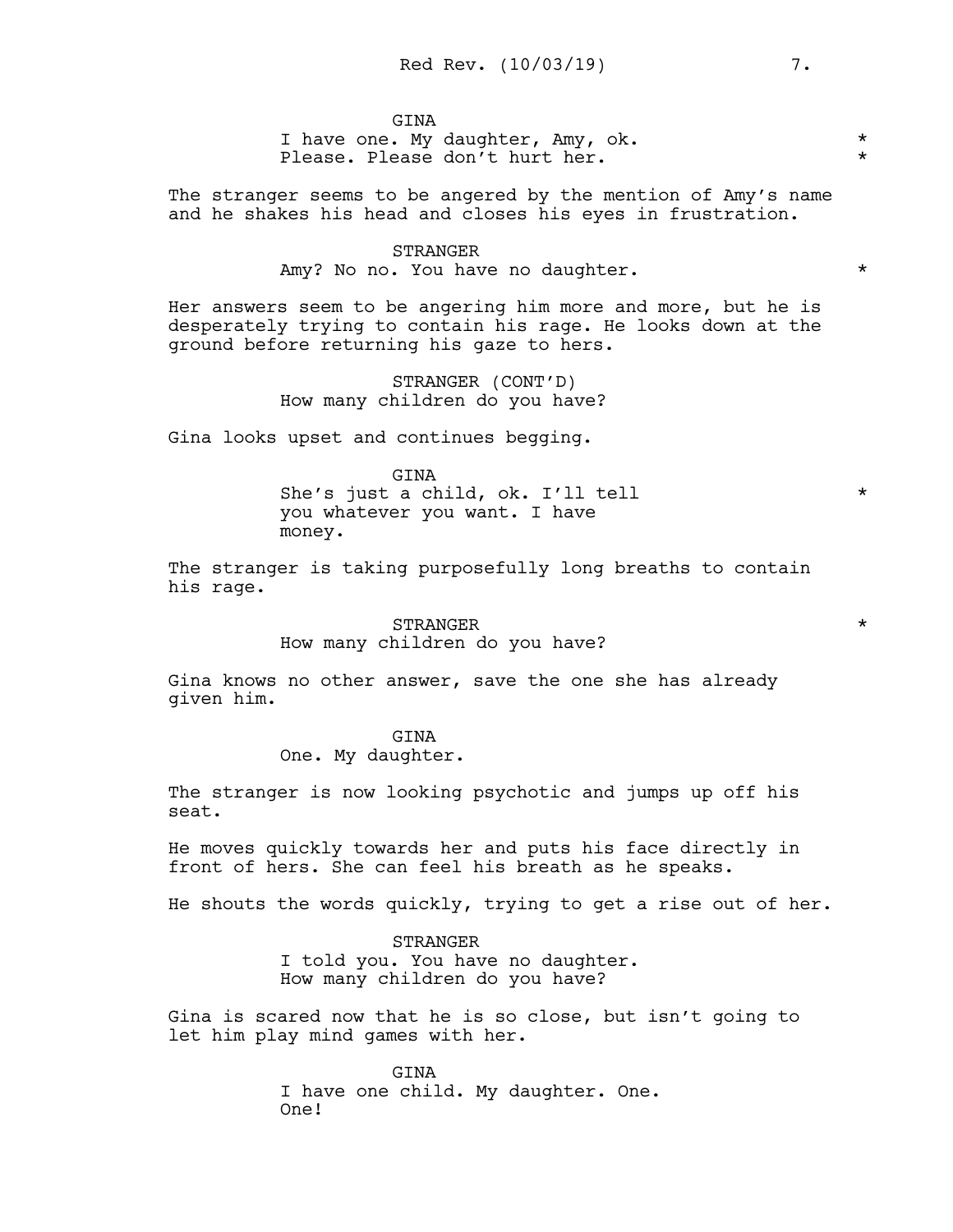She is trying to move her face away from his, but has no space to maneuver

The stranger places his hands onto her thighs leaning his whole body weight onto the previously slashed wounds.

Gina writhes around in pain rocking the chair. But the stranger keeps a calm tone as he whispers in her ear.

> STRANGER No you don't. You have no daughter.

He stands up removing his hands and releasing the pressure on her legs. He pauses for a second then screams maniacally into her face.

> STRANGER (CONT'D) YOU HAVE NO DAUGHTER!

He turns around, shaking after his outburst and contemplating his next move.

Gina takes the opportunity to kick at his feet and is able to knock him to the floor, temporarily stunning him.

She quickly rocks her chair onto its side and begins shuffling as fast as she can towards the door. Using her feet and hands where she can to push herself along.

She reaches the garage door but is unable to get over the foot high step leading to the house. She convulses her body to try and bounce the chair up and manages to get her top section into the doorway, the chair angled between the two rooms.

Unfortunately this is where her attempt ends as the stranger has now recovered and is standing over her.

He brings his fist down heavily onto her skull, knocking her out cold.

8 INT. GARAGE – NIGHT 8

The room is bright as Gina slowly opens her eyes. She is still tied to the chair and it is back in its original position.

Gina looks very broken. Her face and jeans have dried blood on them and her neck is bruised and red. Her energy levels are low and her whole body is slumped in the chair.

The stranger is a few meters away with his back to her. He hasn't noticed she is awake yet.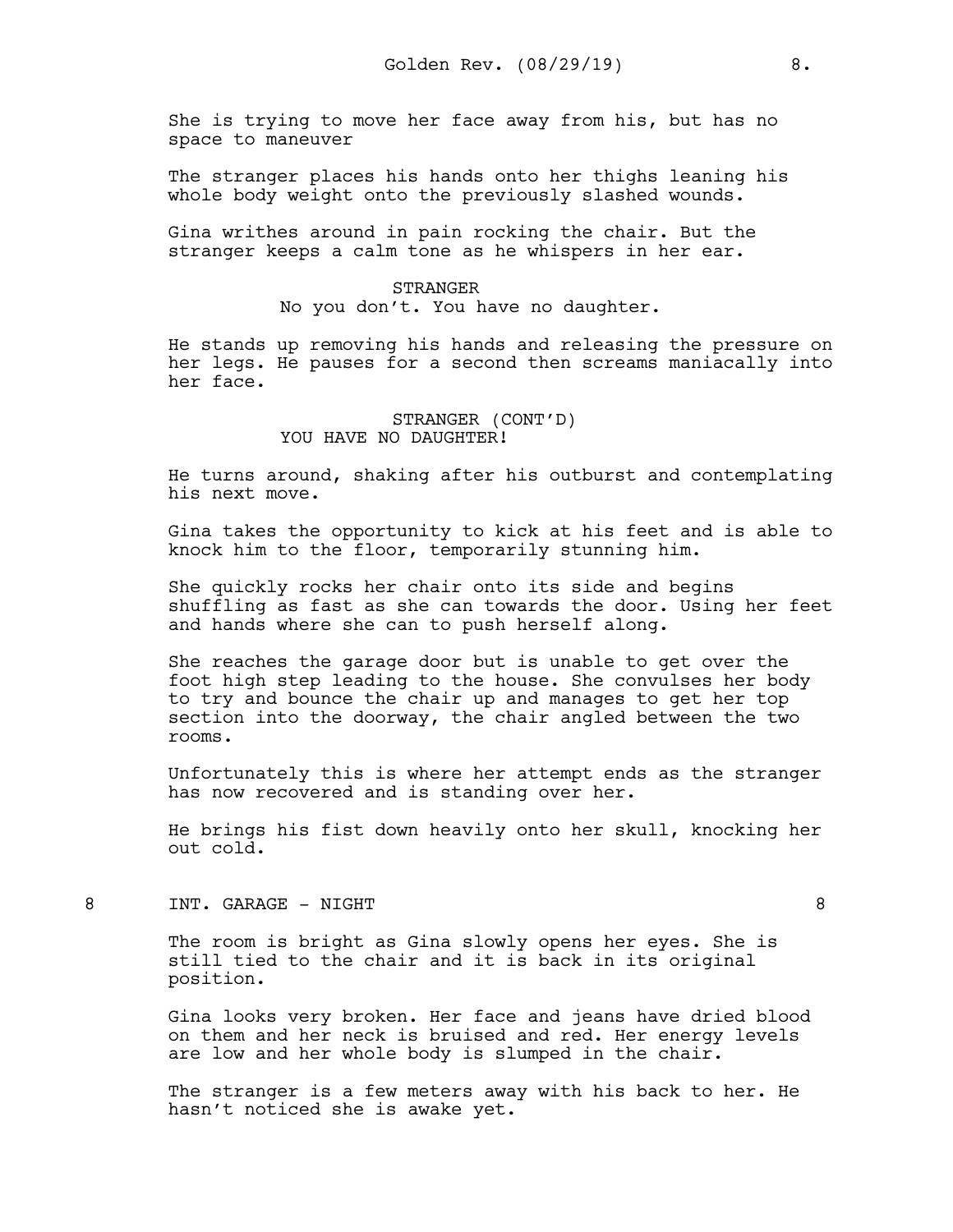Gina looks around, knowing she needs to try something quickly, before she has no energy left.

She starts twisting her hands slowly back and forth inside the ropes.

She bites back the pain as the friction makes her wrists bleed.

She glances over at the stranger, but he still hasn't noticed she is awake; he seems caught up in his own thoughts.

She wriggles her hands, trying to use her own blood as a lubricant to free herself.

It seems that she is making some headway, but lets out a small whimper as the pain overcomes her.

This wakes the stranger out of his trance.

He turns around, once again brandishing the knife in his hand.

He looks like he hasn't slept much either.

The stranger sits down on his chair opposite and once again begins his questioning.

He seems persistent now to try and get a specific answer from her.

> **STRANGER** How many children do you have?

Gina takes all her effort to pull her head up to look at him.

**GTNA** 

Please.

This is all she can muster.

He repeats the question, louder and stronger.

STRANGER How many children do you have?

Gina's head drops as she barely has the energy to hold it up.

She whispers something under her breath, but we can't make out what she is saying.

The stranger comes closer to hear, bringing the knife dangerously close to Gina's throat.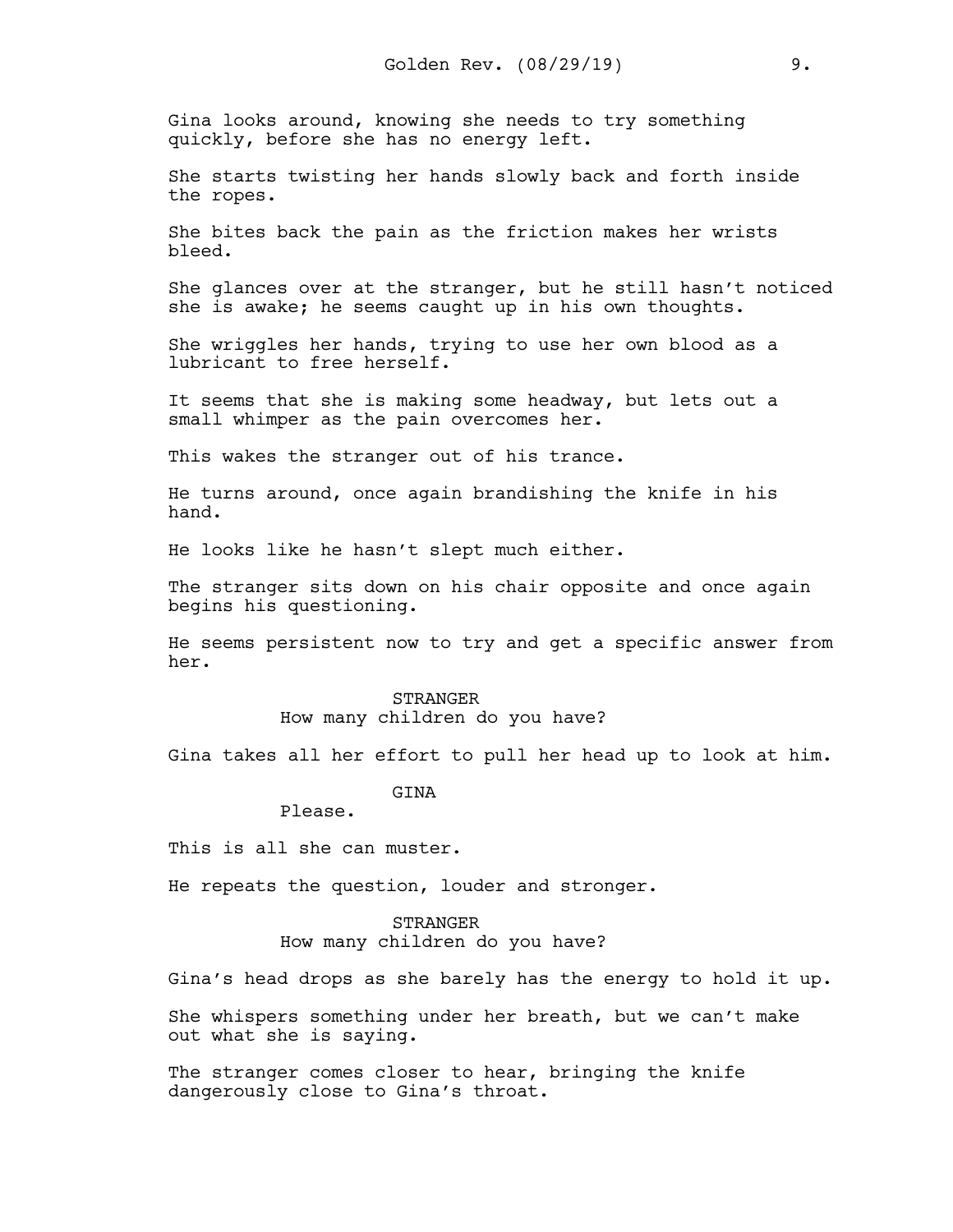He lowers his voice but keeps his tone strong.

```
STRANGER (CONT'D)
How many children? *
```
Gina whispers it again, but still the stranger can't make out her answer

He gets even closer and moves his ear right up to her mouth.

Now his words are all but a whisper.

STRANGER (CONT'D)

How many?  $\star$ 

Gina still whispers but this time the stranger is able to hear her answer.

# GINA

None.

It looks like the stranger has finally broken her, as he nods with approval and backs off a few steps  $*$ 

Suddenly Gina's demeanor changes and she brings her gaze up  $*$ to meet his and speaks in a horrifically creepy, calm unemotional tone.

> GINA (CONT'D) But that should be your answer, not mine.

The strangers face changes as he processes what she has just  $*$ said. Slowly the realization sinks in and he tries to hold  $*$ back the tears.  $\star$ 

He alternates between pointing the knife directly at her,  $*$ ready to attack and dropping it to his side in defeat; his \* face in increasing torment / emotional overload.  $*$ 

He eventually brings the knife up to her throat as Gina  $*$ closes her eyes for the inevitable. \*

But he can't go through with it. He drops the knife onto her  $*$ lap and falls to his knees clutching his head in his hands. \*

Gina looks down at this weakened and crumbled soul. She seems \* to be enjoying his pain. \*

The stranger stays motionless for a few moments, head in  $*$ <br>hands then suddenly thrusts himself towards Gina, trying to  $*$ hands then suddenly thrusts himself towards Gina, trying to \* strangle her once again. This time he is not going to stop.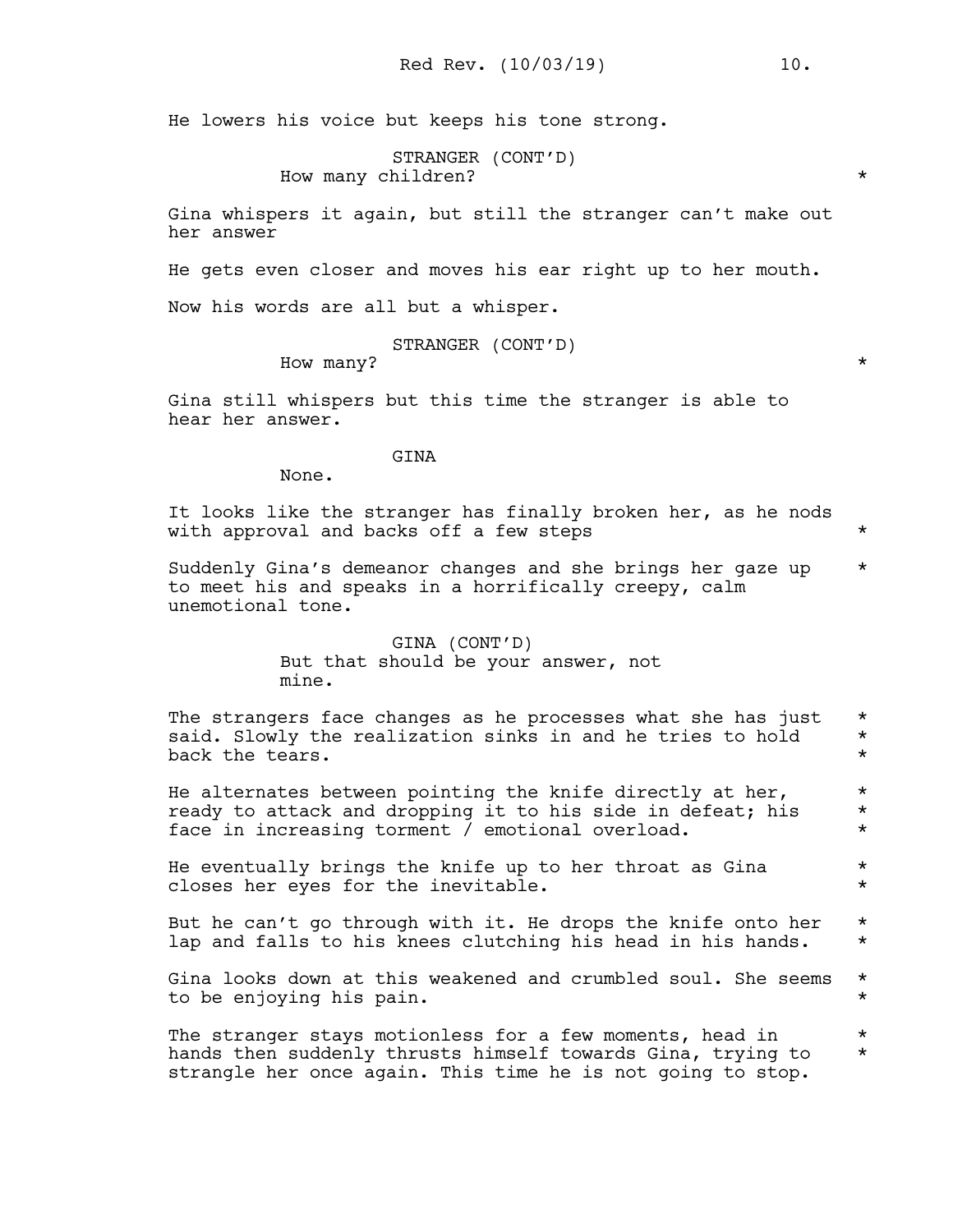We hear a gargle as his attempts are halted abruptly and his face turns to shock.

He falls backwards clutching his stomach.

We see the blood soaked knife now gripped between Gina's hands. Her wrists are red raw, covered in blood, but she is free.

The stranger collapses onto the floor, staring up at the ceiling, blood flowing from his body.

# 9 INT. AMY'S BEDROOM - MORNING 9

We are in Amy's bedroom but we don't yet see anyone here. We hear a radio announcement in the background

> RADIO ANNOUNCER (O.S.) If anyone has any information at all in relation to this case then please call immediately. And now the mother of the missing girl  $*$ would like to make a plea.

We hear the voice of the MOTHER who is trying to hold back her tears; however it is not Gina's voice

#### MOTHER

Please, if anyone knows anything about my daughter Amy or my husband. Anything that could help, then please come forward. I just want them both back safe.

The CAMERA PANS across the room and we see Gina is sitting on the end of Amy's bed. Her wounds look partially healed and her appearance is almost back to normal again.  $*$ 

Her eyes are glazed over. She looks inhuman and emotionless. \* We continue to pan across the bed to where Amy used to sleep.  $\star$ 

FLASHBACK. \*

# INT. AMY'S BEDROOM - NIGHT \*

The room changes to the opening scene where Amy is lying in  $*$ the bed. However this time Amy looks nervous and upset.  $*$ 

We see the happy earlier face of Gina.  $*$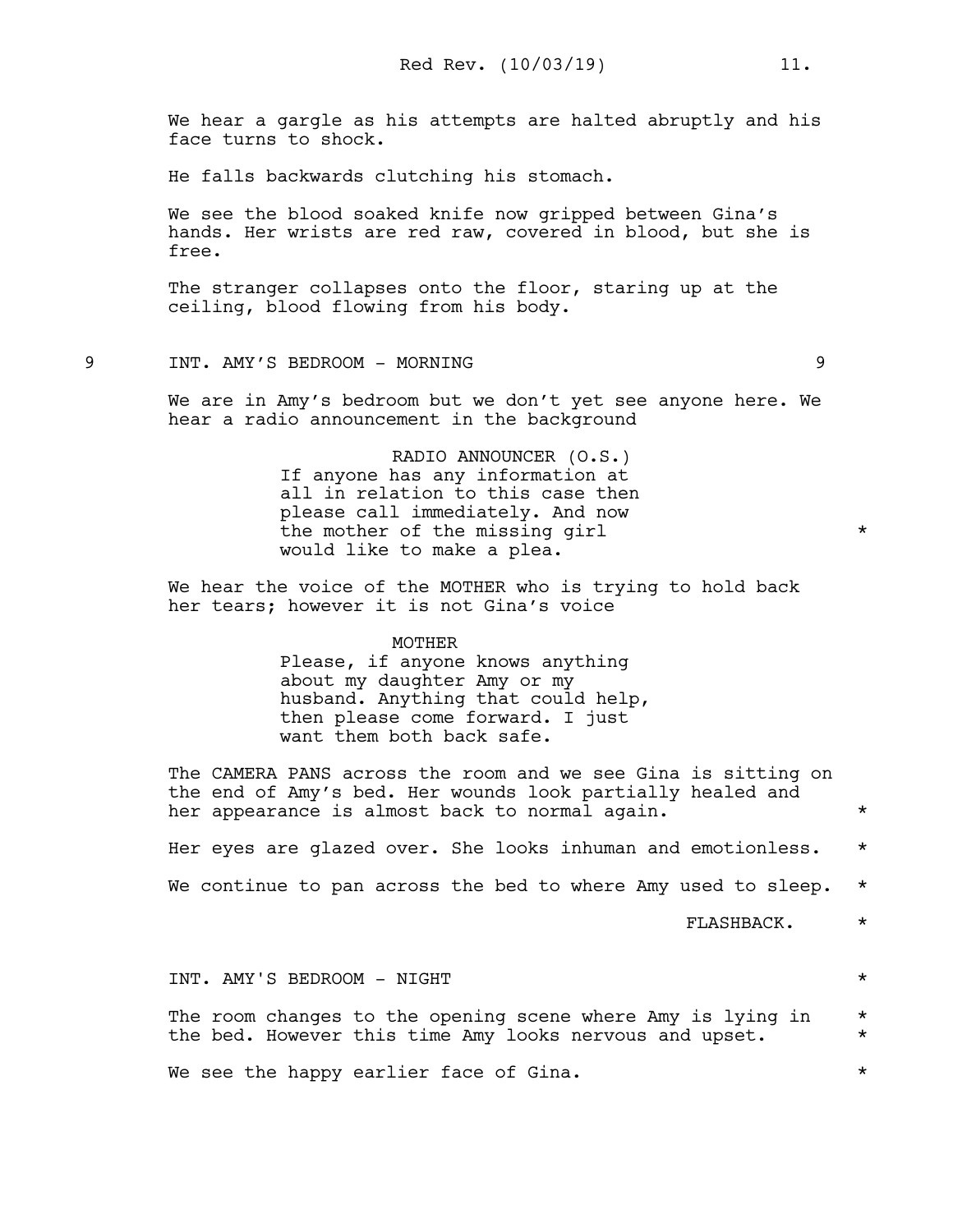| GINA                                                          | $^\star$ |
|---------------------------------------------------------------|----------|
| I love you very much.                                         | $\star$  |
| Amy however looks distressed.                                 | $\star$  |
| <b>AMY</b>                                                    | $^\star$ |
| Where's my mummy?                                             | $\star$  |
| Gina ignores Amy's words and smiles with love in her eyes.    | $^\star$ |
| It's as if she is seeing a different reality.                 | $\star$  |
| GINA                                                          | $^\star$ |
| Remember, you can have anything you                           | $^\star$ |
| want in life. But people won't just                           | $^\star$ |
| give it to you. Ok. You have to                               | $^\star$ |
| take it for yourself. Understand?                             | $\star$  |
| Amy is shaking her head and starts to cry.                    | $\star$  |
| <b>AMY</b>                                                    | $^\star$ |
| Let me go!                                                    | $\star$  |
| Gina keeps her smile as she leans forward. There are sounds   | $^\star$ |
| of a struggle and after a short while Amy goes silent.        | $\star$  |
| END FLASHBACK.                                                | $^\star$ |
| INT. AMY'S BEDROOM - NIGHT                                    | $\star$  |
| We see the older Gina again, still void of emotion. She moves | $^\star$ |
| her head from looking at where Amy was, down towards the      | $^\star$ |
| floor beside the bed.                                         | $\star$  |
| FLASHBACK.                                                    | $^\star$ |
| INT. AMY'S BEDROOM - NIGHT                                    | $^\star$ |
| We are in the past again and can see a garbage bag on the     | $^\star$ |
| floor, with something heavy and body shaped inside it.        | $^\star$ |
| Gina picks up the bag with both hands, moving towards the     | $^\star$ |
| doorway. When she arrives she glances down.                   | $^\star$ |
| A horrific smile comes across her face as she addresses the   | $^\star$ |
| bag.                                                          | $^\star$ |